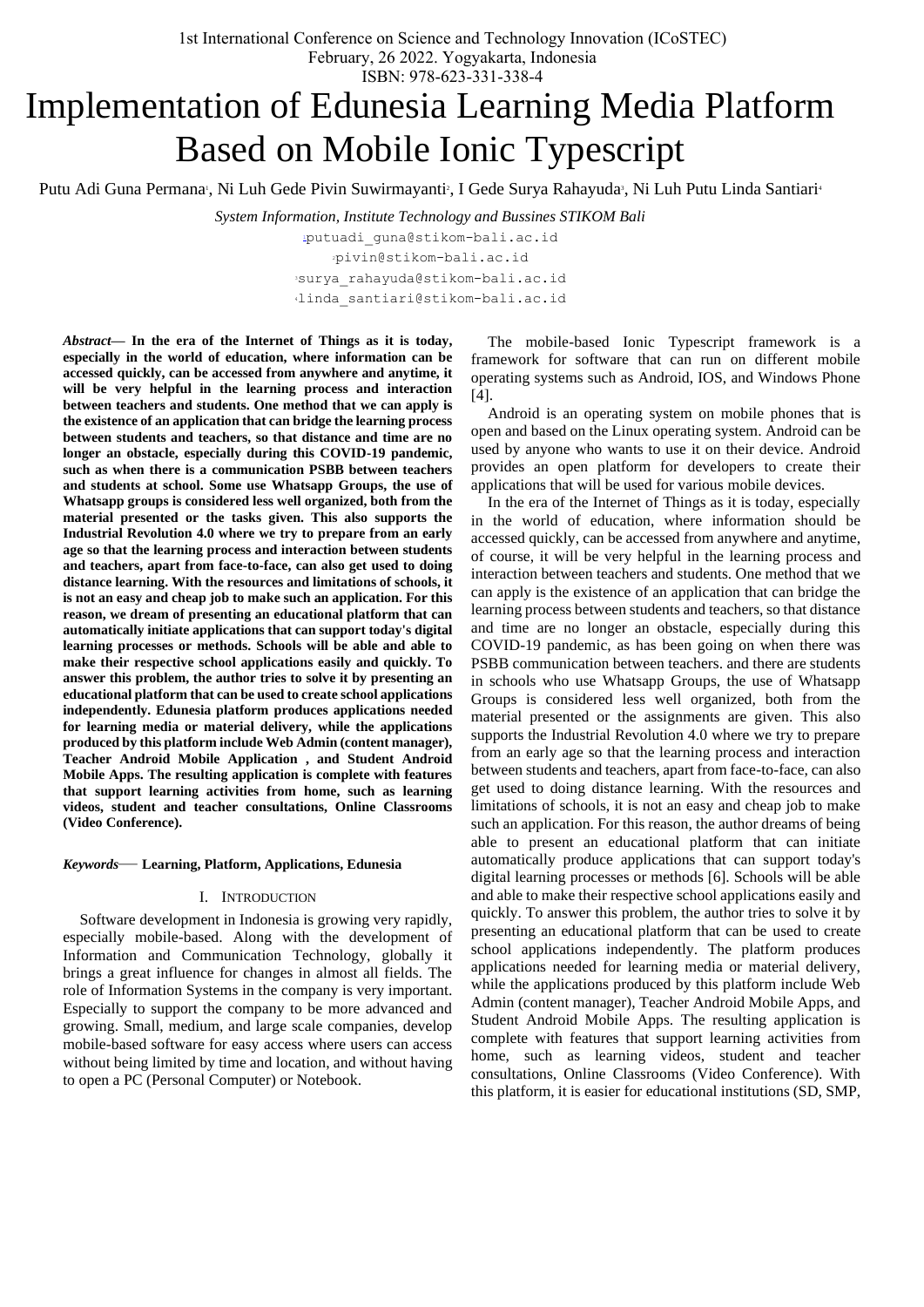SMA) to make Mobile Apps applications independently with only 3 easy steps and as needed, so that they can produce a special application according to the school's profile and can be distributed to teachers and students, thus facilitating Learning Delivery process. With the Teacher's Mobile Apps Application made with the EDUNESIA Platform, Lecturers can create Materials according to the Curriculum and can classify the Materials per menu according to the Department or according to the Class the teacher is teaching, In addition, many features can be used to deliver material on this application such as, The Add Video Material feature, which allows teachers to also upload material in the form of videos, the Chat Interaction feature between Teachers and Students and the Online Classroom Feature (video conference) so that teachers and students can study together like in class at the same time.

### II. RELATED RESEARCH

#### *A. State Of The Art*

State of the art are some reviews of previous research related to this research, to be a reference and consideration in conducting research. There are several previous articles related to the discussion of research conducted by the author, namely:

- 1. Hazira Fakhrurrozi Amir, Asrul Huda, Hasan Maksum (2020). "Development of Mobile Learning for Simulation and Digital Communications". [20]
- 2. Arsad Bahri, Zakia Asrifah Ramly, Miftah Saddatin Nur (2020). "Android-Based Mobile Learning Supported the Independent Learning of Senior High School Students in Covid-19 Pandemic".[21]
- 3. M. Taufiq, A. V. Amalia, P. Parmin, A. Leviana (2016). "DESIGN OF SCIENCE MOBILE LEARNING OF ECLIPSE PHENOMENA WITH CONSERVATION INSIGHT ANDROID-BASED APP INVENTOR 2".[22]
- 4. Zanaton H. Iksan, Sumaiyah Mohd Saufian (2017). "Mobile Learning: Innovation in Teaching and Learning Using Telegram".[23]

### *B. Android SDK*

A software development tool that allows developers to create applications for the android platform. The Android SDK includes sample projects with source code, software development tools, emulators and libraries needed to build Android applications. Applications are written using the Java programming language and run on Dalvik, a special machine designed to run on top of the Linux kernel.

The Android Software Development Kit (SDK) includes everything a developer needs to get started with developing, testing, and debugging Android apps. Included in the SDK include:

1. Android API (Application Programming Interface), the core of the SDK is the Android API libraries that provide full access to development into the Android system. These are the same libraries that Google uses to build native Android apps.

2. Development Tools, used to enable developers to convert

Android source code into executable Android applications. The SDK includes several tools for developers to compile and debug applications.

Android Virtual Machine Manager and Emulator, Android Emulator is an interactive Android device stimulation that provides several alternative skins. The emulator runs on an Android virtual device that simulates the Android hardware configuration. By using this emulator, the developers will be able to see how their app will look and work on a real android device.

# *C. PHP*

PHP itself stands for "Hypertext Preprocessor", which is a high-level scripting language installed in HTML documents. Most of the syntax in PHP is similar to C, Java, and Perl, but in PHP there are some more specific functions. While the main purpose of using this language is to enable dynamic web designers and can work automatically.

#### *D. Typescript*

Typescript is a JavaScript-based programming language that adds strong-typing features & classic OOP programming concepts (classes, interfaces). In the documentation, TypeScript is referred to as a super-set of JavaScript, meaning that all JavaScript code is TypeScript code as well. This programming language offers classes, modules, and interfaces that make it easier for developers to develop complex applications. This is what distinguishes it from javascript.

TypeScript advantages and features:

TypeScript offers classes, modules, and interfaces that allow developers to develop complex applications more easily. Among its advantages and features include:

- 1. Support Class and Module
- 2. Static Type-checking
- 3. Support ES6 Features
- 4. Clear Library API Definition
- 5. Build-in Support for JavaScript Packaging
- 6. Syntax Similarity to Backend
- 7. Supersets of JavaScript.

#### *E. Framework Ionic*

Ionic is an HTML5-based mobile application framework that can be used to develop mobile applications with web technologies such as HTML, CSS, and Javascript. By using Ionic, web developers can create cross-platform applications such as those for Android and iOS. By using Ionic, web developers don't need to learn Java, Objective C, or C# programming languages to create mobile applications because they can simply use their knowledge in web programming languages. Ionic has advantages including being open source and also using the latest web technologies. Ionic also uses Angular JS for its logic implementation. By using Angular JS applications built using Ionic will be able to run very fast as well as native applications. For the design of the application interface, this is made easy on Ionic with the help of its ID called Ionic Lab. This is different from other frameworks such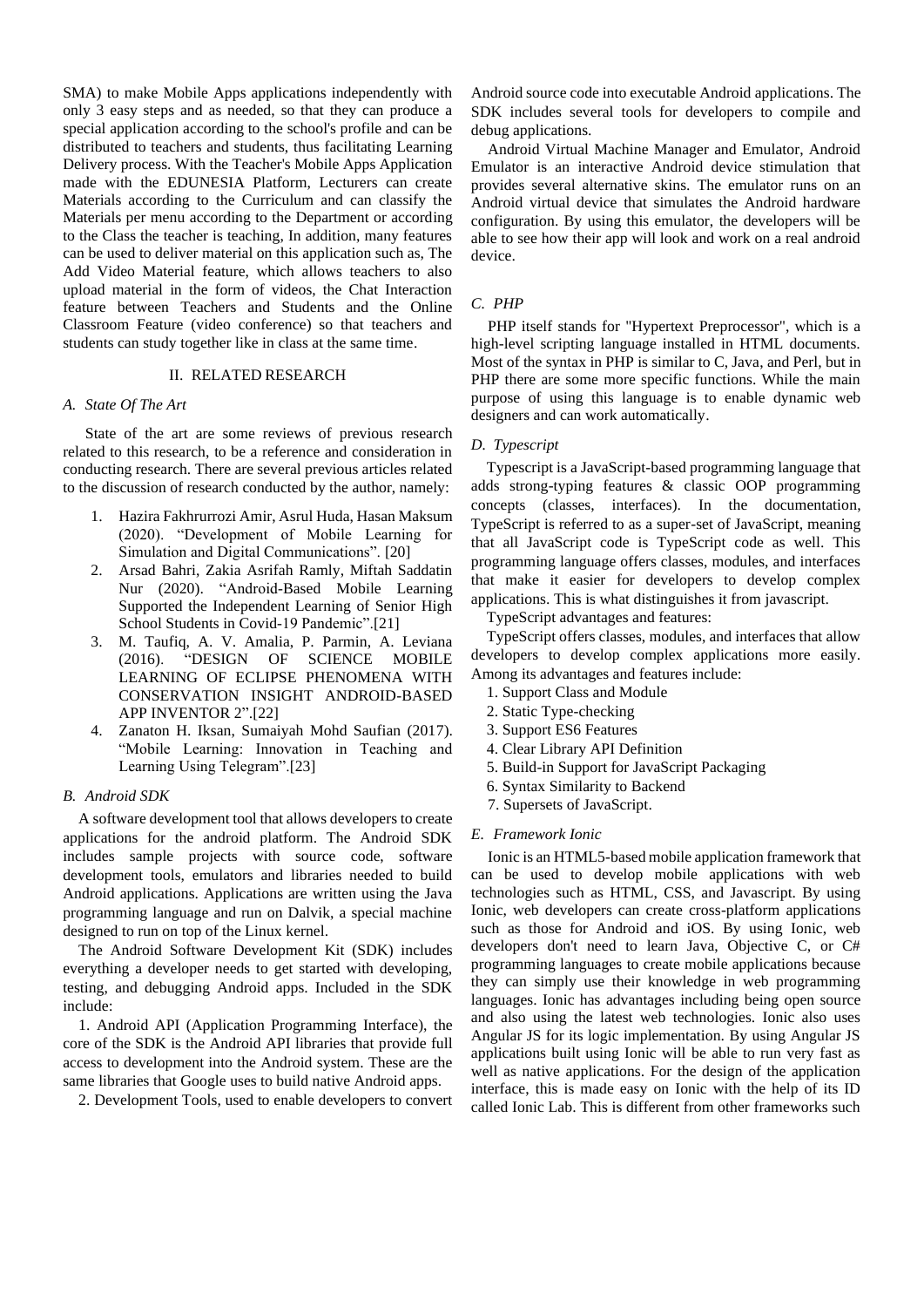as jQuery Mobile where we have to manually code to create the interface of the application. Because Ionic is just a framework, to convert our code into an Android or iOS application we need to use additional tools such as Cordova / Phonegap [7].

# *F. MySQL*

MySQL is an implementation of the relational database management system (RDBMS) which is distributed free of charge [2]. Each user can freely use MySQL, but with limitations, the software cannot be made a commercial derivative product. MySQL is a derivative of one of the main concepts in existing databases; SQL (Structured Query Language) [3]. SQL is a database operation concept, especially for selecting or selecting and entering data, which allows data operations to be done easily automatically. The reliability of a database system (DBMS) can be seen from the way the optimizer works in processing SQL commands made by users and application programs that use it. As a database server, MySQL supports both transactional database operations and non-transactional database operations. In the non-transactional mode of operation, MySQL can be said to be superior in terms of performance compared to other competitor database server software. However, in non-transactional mode there is no guarantee of the reliability of the stored data, therefore nontransactional mode is only suitable for types of applications that do not require data reliability such as web-based blogging (WordPress) applications, CMS, and the like. For system requirements aimed at business, it is highly recommended to use transactional database mode, it's just that as a consequence MySQL's performance in transactional mode is not as fast as that in non-transactional mode.

MySQL Privileges :

- 1. Portability. MySQL can run stably on various operating systems such as Windows, Linux, FreeBSD, Mac Os X Server, Solaris, Amiga, and many more.
- 2. Open source software (open source). MySQL is distributed as open-source so it can be used free of charge.
- 3. Multi-user. MySQL can be used by several users at the same time without experiencing problems or conflicts.
- 4. Performance tuning, MySQL has amazing speed in handling simple queries, in other words, it can process more SQL per unit time.
- 5. Various data types. MySQL has a very rich variety of data types, such as signed/unsigned integer, float, double, char, text, date, timestamp, and others.
- 6. Commands and Functions. MySQL has full operators and functions that support the Select and Where commands in the command (query).
- 7. Security. MySQL has several layers of security such as an encrypted password.
- 8. Scalability and Restrictions. MySQL is capable of handling large-scale databases, with more than 50 million records and 60 thousand tables, and 5 billion rows. In addition, the index limit that can be accommodated in up to 32 indexes in each table.
- 9. Connectivity. MySQL can connect with clients using TCP / IP protocols, Unix sockets (UNIX), or named pipes (NT).
- 10. Localization. MySQL can detect error messages on clients in more than twenty languages. However, Indonesian is not included in it.
- 11. Interface. MySQL has an interface for various applications and programming languages using the API (Application Programming Interface) function.
- 12. Clients and Equipment. MySQL is equipped with various tools that can be used for database administration, and each tool includes an online guide.

13. Table structure. MySQL has a table structure that is more flexible in handling ALTER TABLE, compared to other databases such as PostgreSQL or Oracle.

### III. PURPOSED MODEL

The platform will initiate a Demo Application automatically and produce several complete applications with 1 example of learning material so that it can be reviewed by the school agency including a Web base application as an Application Dashboard wherein this application the school can independently input learning materials, determine the material intended for appropriate classes and majors and assigns assignees to competent teaching staff (Teachers) to teach the material. Mobile Apps Application for Teaching Staff (Teachers) wherein this application there is a material that has been inputted through the Web dashboard application, also equipped with features for interaction between teachers and students such as chat, calls, and is also equipped with an open class feature where teachers can open class on the material taught through video conferencing media. Mobile Apps for Students wherein this application there is material that has been divided by class and major and is also equipped with a feature to store learning materials that are popular or have not been studied, interaction features between students and teachers such as chat, chatbots to get information about schools, call teachers, and is also equipped with a shared learning feature where students can listen to the material taught by the teacher through video conference media. The development method used in this research is the classic Systems Development Life Cycle method which is commonly called the waterfall method. SDLC (Systems Development Life Cycle).



Figure 1. SDLC.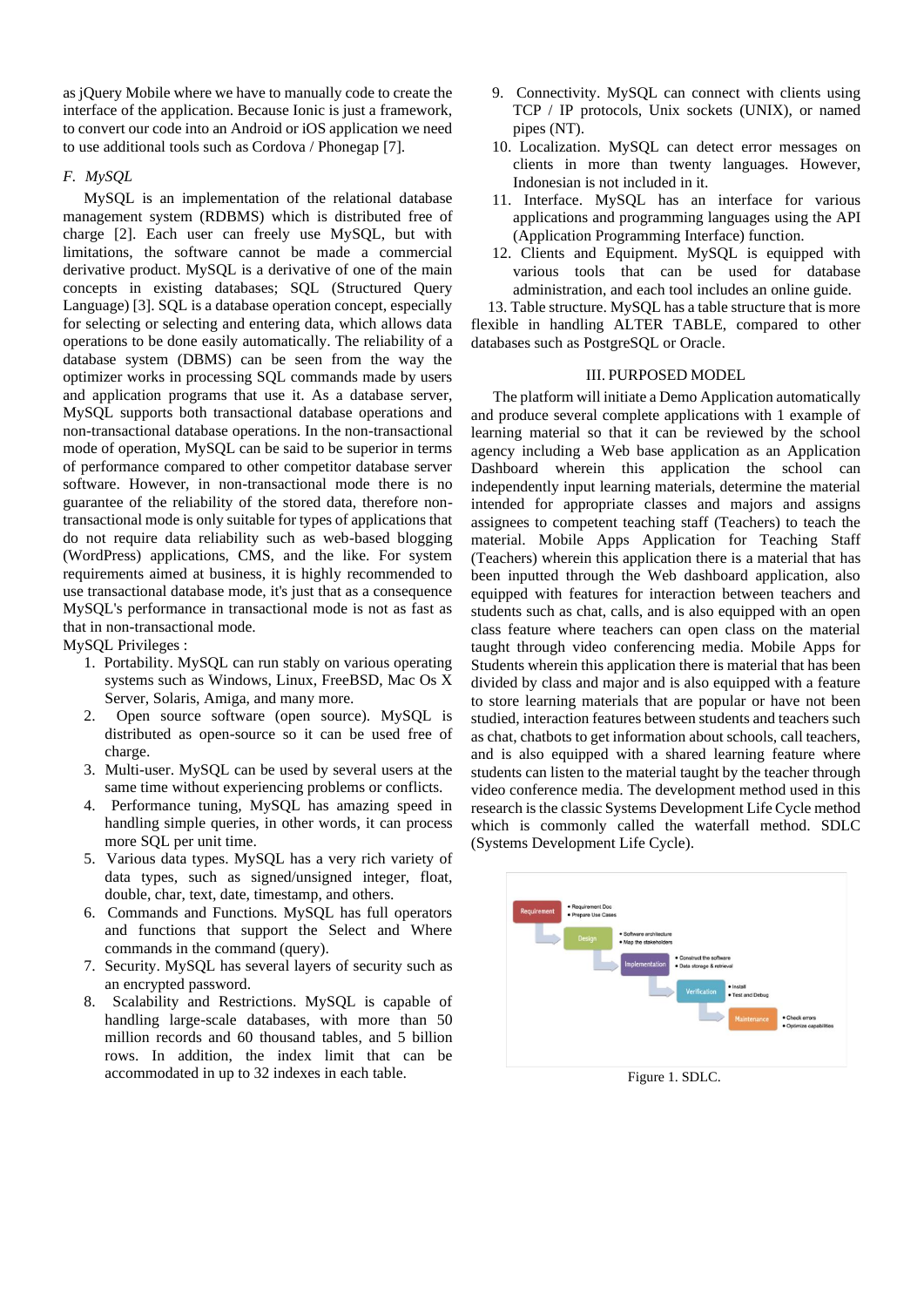# IV.RESULT IN ANALYSIS AND DISCUSSION

From the analysis method that has been implemented, it can be seen the results of the analysis for the educational media platform that has been adapted to the needs and circumstances. Here is a further explanation.

1. Input Needs Analysis

Data input to this system is carried out by users (teachers and students), where a trial process will be carried out.

2. Process Requirements Analysis Process needs from edunesia, among others: a. Teacher and Student login access into the application.

b. Using the application as a learning tool such as materials, assignments and others.

c. Consultation with teachers via chat media

3. Output Needs Analysis The resulting information, namely: generating applications that can be used by teachers and students so that they can interact in online media

# *A. Trial Of Material Pages*

In the trial, this page displays the material in each class according to the choices of students, with this menu students can access the material provided by the teacher. Here is the display result :

. Code :





**Figure 2. Subtema Pages**

# *B. Trial Of Lesson Schedule*

On the trial of this lesson schedule page, a calendar-like display will appear where students choose the date and the lesson schedule will be displayed according to the selected day. Here is the display result :

# Code :

.

| <ion-header class="custom-background"></ion-header>                                                                                                              |
|------------------------------------------------------------------------------------------------------------------------------------------------------------------|
| $\langle$ ion-navhar $\rangle$                                                                                                                                   |
| <button ion-button="" menutoggle=""></button>                                                                                                                    |
| <ion-icon name="menu"></ion-icon>                                                                                                                                |
|                                                                                                                                                                  |
| <ion-item class="top-searchbar"></ion-item>                                                                                                                      |
| <ion-input <="" [(ngmodel)]="filterText" placeholder="search" td="" type="text"></ion-input>                                                                     |
| (input)="filterItems()">                                                                                                                                         |
| <ion-icon item-end="" name="search"></ion-icon>                                                                                                                  |
| $\langle$ /ion-item>                                                                                                                                             |
| <button (click)="toNotificationPage()" *ngif="notificationEnabled" class="notification-&lt;/td&gt;&lt;/tr&gt;&lt;tr&gt;&lt;td&gt;button" ion-button=""></button> |
| <ion-icon name="notifications"></ion-icon>                                                                                                                       |
| <ion-badge <="" class="notification-badge" td=""></ion-badge>                                                                                                    |
| *ngIf="unreadNotification">                                                                                                                                      |
|                                                                                                                                                                  |
|                                                                                                                                                                  |
|                                                                                                                                                                  |
| <div *ngif="locationEnabled" <="" class="location-indicator" td=""></div>                                                                                        |
| (click)="locationIndicatorClicked()">                                                                                                                            |
| <span>{{locationIndicatorText}}</span>                                                                                                                           |
| $\langle$ /div>                                                                                                                                                  |
|                                                                                                                                                                  |
|                                                                                                                                                                  |
|                                                                                                                                                                  |
| <ion-content padding=""></ion-content>                                                                                                                           |
|                                                                                                                                                                  |
| <ion-row *ngif="sliderEnabled" class="random-images-slides"></ion-row>                                                                                           |
| <div *ngif="isSearchingSlider" class="spinner-container"></div>                                                                                                  |
| <div class="spinner-background"></div>                                                                                                                           |
| <ion-spinner></ion-spinner>                                                                                                                                      |
| $\langle$ /div>                                                                                                                                                  |
| $\langle$ /div>                                                                                                                                                  |
| <ion-slides *ngif="sliderProduct.length" <="" autoplay="4000" pager="true" td=""></ion-slides>                                                                   |
| loop="true" (ionSlideTap)="slidesClicked()"                                                                                                                      |
| (ionSlideAutoplayStop)="slideAutoPlayStopped()">                                                                                                                 |
| <ion-slide *ngfor="let item of sliderProduct"></ion-slide>                                                                                                       |
| <img src="{{item.fotoPath}}"/>                                                                                                                                   |
| <div class="slider-text"></div>                                                                                                                                  |
| <ion-label class="text-&lt;/td&gt;&lt;/tr&gt;&lt;tr&gt;&lt;td&gt;product" no-margin="" no-padding="">{{item.productName}}</ion-label>                            |
| <ion-label no-margin="" no-padding="">{{item.companyName}}</ion-label>                                                                                           |
| $\langle$ /div>                                                                                                                                                  |
| <ion-badge *ngif="isPromoted" class="slider-badge">Promoted</ion-badge>                                                                                          |
| badge>                                                                                                                                                           |
| $\langle$ /ion-slide><br>$\langle$ /ion-slides>                                                                                                                  |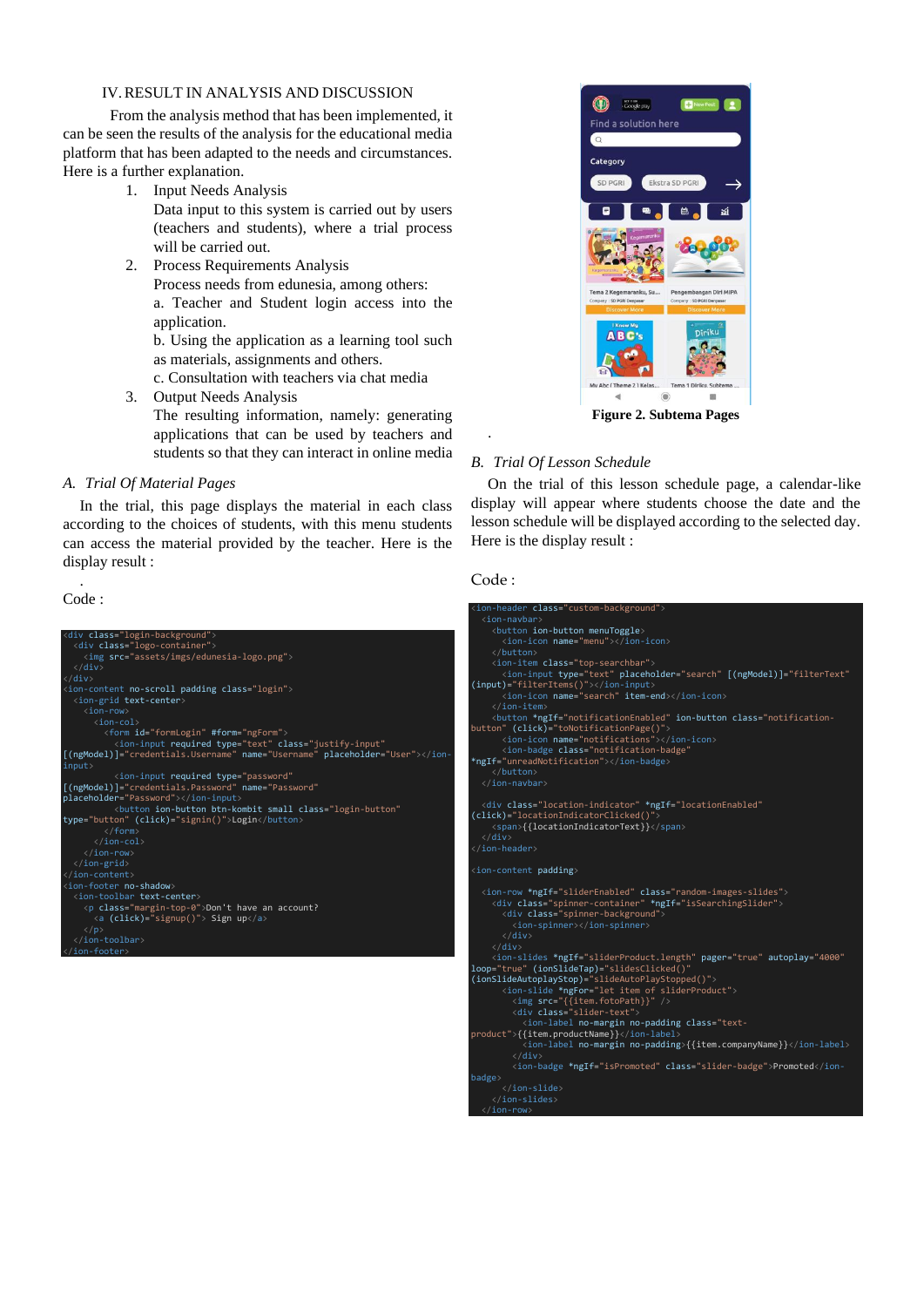

**Figure 4. Lesson Schedule**

#### *C. Trial Of Lesson Schedule*

In the Trial, this class Chat page displays private conversations between teachers and students, so this menu is very good for discussions between teachers and students if there are results or material that students do not understand, ask the intended teacher directly. Here is the display result :

Code :

.





### V. CONCLUSIONS

After observing the results of the research trials, this study concludes that teachers and students can access the Edunesia application as a learning medium, students can see materials, assignments, and quizzes that have been given by the teacher, students, and teachers can communicate privately. through the class chat feature. By using the Ionic Framework, the edunesia learning media application has been successfully designed.

The research that has been done is still not perfect, so some further development is needed to get maximum results. Some suggestions for development that can be done include the need for further analysis regarding other modules that can be developed so that students and teachers can interact more easily, Adding a chatbot feature related to school information.

#### ACKNOWLEDGMENT

This research has been partially supported by Institute Technology and Bussiness STIKOM BALI, Jl. Raya Puputan No.86, Dangin Puri Kelod, Kecamatan Denpasar Timur, Kota Denpasar, Bali 80234. Reference No: **291/DIRPPM&P/WRI/ITBSTIKOM/VII/21**.

#### **REFERENCES**

- [1] Davis, W. S., Yen, D. C. and Davis, W. S. (2020) 'Data flow diagrams', in *The Information System Consultant's Handbook*. doi: 10.1201/9781420049107-24.
- [2] Greenspan, G. (2017) 'Blockchains vs Centalized databases', *Multichain*.
- [3] Pamungkas, R. (2018) 'Optimalisasi Query Dalam Basis Data My Sql Menggunakan Index', *RESEARCH : Computer, Information System & Technology Management*. doi: 10.25273/research.v1i1.2453.
- [4] Paula Dewanti, P. A. G. P. (2017) 'Pengembangan aplikasi hybrid menggunakan Ionic 2 framework dan Angular 2', *E-Proceedings KNS&I STIKOM Bali*, 1(1), pp. 396–400.
- [5] Pendidikanku (2016) *Pengertian Entity Relationship Diagram ( ERD )*, *www.pendidikanku.org*.
- [6] Sulastri, D., Maula, L. H. and Uswatun, D. A. (2021) 'Pemanfaatan Platform Digital Dalam Pembelajaran Online Selama Masa Pandemi